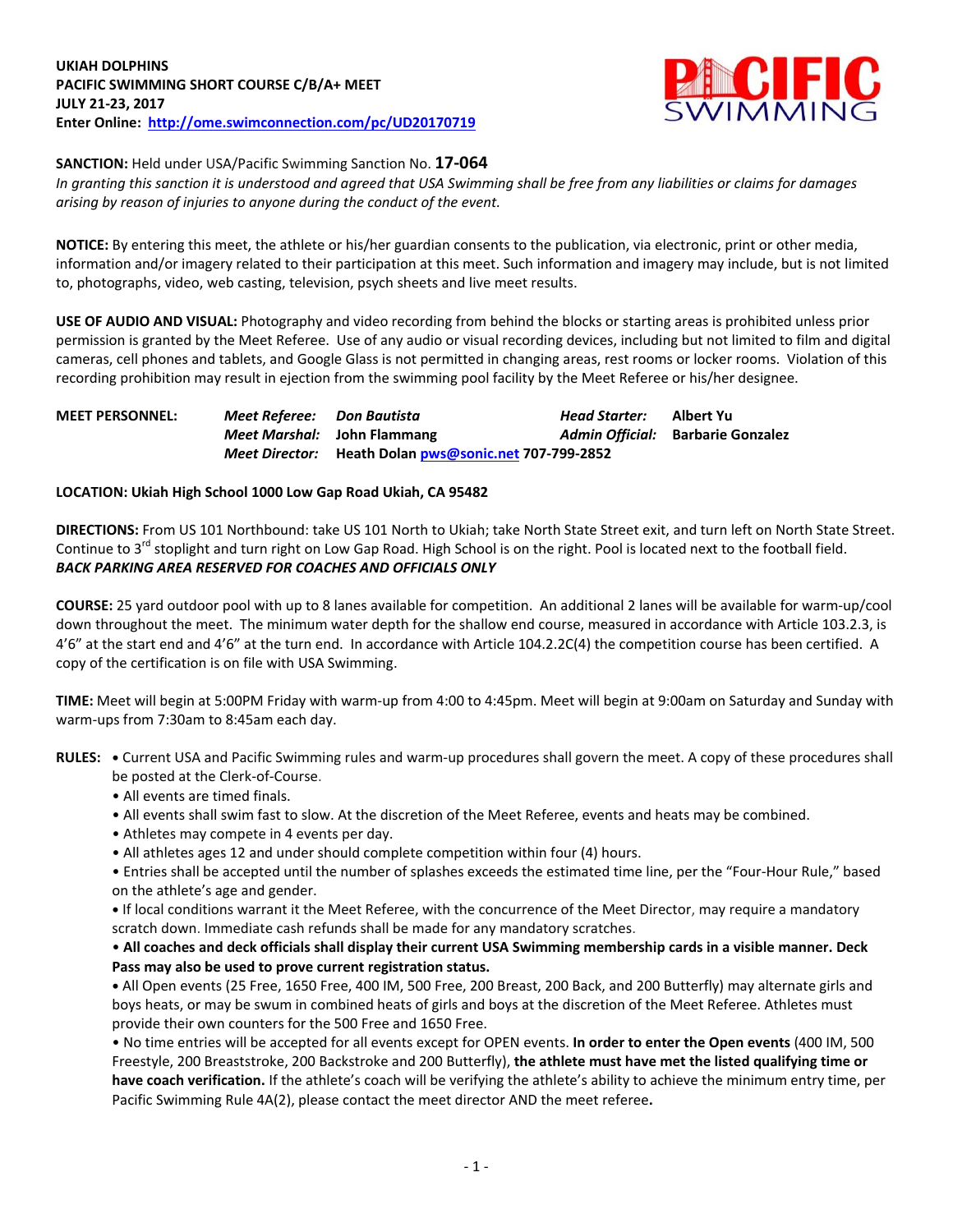**UNACCOMPANIED ATHLETES:** Any USA Swimming athlete-member competing at the meet shall be accompanied by a USA Swimming member-coach for the purposes of athlete supervision during warm-up, competition and cool-down. If a coach-member of the athlete's USA Swimming Club does not attend the meet to serve in said supervisory capacity, it is the responsibility of the athlete or the athlete's legal guardian to arrange for supervision by a USA Swimming member-coach. The meet director or meet referee may assist the athlete in making arrangements for such supervision; however, it is recommended that such arrangements be made in advance of the meet by the athlete's USA Swimming Club Member-Coach.

**RACING STARTS:** Any athlete entered in the meet shall be certified by a USA Swimming member-coach as being proficient in performing a racing start, or shall start each race from within the water. When unaccompanied by a USA Swimming member coach, it is the responsibility of the athlete or the athlete's legal guardian to ensure compliance with this requirement.

**RESTRICTIONS:** • Smoking and the use of other tobacco products is prohibited on the pool deck, in the locker rooms, in spectator

- seating on standing areas and in all areas used by athletes, during the meet and during warm-up periods.
- Sale and use of alcoholic beverages is prohibited in all areas of the meet venue.
- No glass containers are allowed in the meet venue.
- No propane heater is permitted except for snack bar/meet operations.
- All shelters shall be properly secured.
- Changing into or out of swimsuits other than in locker rooms or other designated areas is prohibited.
- No pets allowed on deck, other than service assistance animals.

• Destructive devices, to include but not limited to, explosive devices and equipment, firearms (open or concealed), blades, knives, mace, stun guns and blunt objects are strictly prohibited in the swimming facility and its surrounding areas. If observed, the Meet Referee or his/her designee may ask that these devices be stored safely away from the public or removed from the facility. Noncompliance may result in the reporting to law enforcement authorities and ejection from the facility. Law enforcement officers (LEO) are exempt per applicable laws.

• Operation of a drone, or any other flying apparatus, is prohibited over the venue (pools, athlete/coach areas, spectator areas and open ceiling locker rooms) any time athletes, coaches, officials and/or spectators are present.

• Food, drink, cameras or any type of recording devices are prohibited in the locker rooms or behind starting blocks.

**ELIGIBILITY:** • Athletes shall be current members of USA Swimming and enter their name and registration number on the meet entry card exactly as they are shown on their Registration Card. If this is not done, it may be difficult to match the athlete with the registration database. The meet host shall check all athlete registrations against the SWIMS database and if not found to be registered, the Meet Director shall accept the registration at the meet (a \$10 surcharge will be added to the regular registration fee). Duplicate registrations will be refunded by mail.

• Athletes in the "A" Division shall have met at least the listed USA Swimming Motivational "A" minimum time standard. Athletes in the "B" Division shall have met at least the listed "B" minimum time standard. All entry times slower than the "B" time standard shall be in the "C" Division.

• Entries with **"NO TIME" will be** accepted for all events except the OPEN events (See Rules) and will be seeded in the slowest heat(s) of the "C" division.

• Entry times submitted for this meet may be checked against a computer database and may be changed in accordance with Pacific Swimming Entry Time Verification Procedures.

- Disabled athletes are welcome to attend this meet and should contact the Meet Director or Meet Referee regarding any special accommodations on entry times and seeding per Pacific Swimming policy.
- Athletes 19 years of age and over may compete in the meet for time only, no awards. Such athlete shall meet standards for the 17-18 age group.
- Age on the first day of the meet shall determine the athlete's age for the entire meet.

**ENTRY PRIORITY:** Entries from members of Zone 3 clubs (including unattached athletes training with those clubs) postmarked or entered on line by **Monday, June 15, 2017 after meet opens in Swim Connection** shall be given first priority for acceptance to the meet. All entries from other zones in Pacific Swimming or from other LSC's, postmarked or entered on line by the entry deadline shall be considered in the order they are received.

**ENTRY FEES:** \$4.00 per event plus a \$8.00 participation fee per athlete. Entries shall be rejected if payment is not sent at time of request. No refunds shall be made except mandatory scratch downs.

**ONLINE ENTRIES:** To enter online go to **<http://ome.swimconnection.com/pc/UD20170719>** to receive an immediate entry confirmation. This method requires payment by credit card. Swim Connection, LLC charges a processing fee for this service, equal to \$1 per athlete plus 5% of the total Entry Fees. Please note that the processing fee is a separate fee from the Entry Fees. If you do not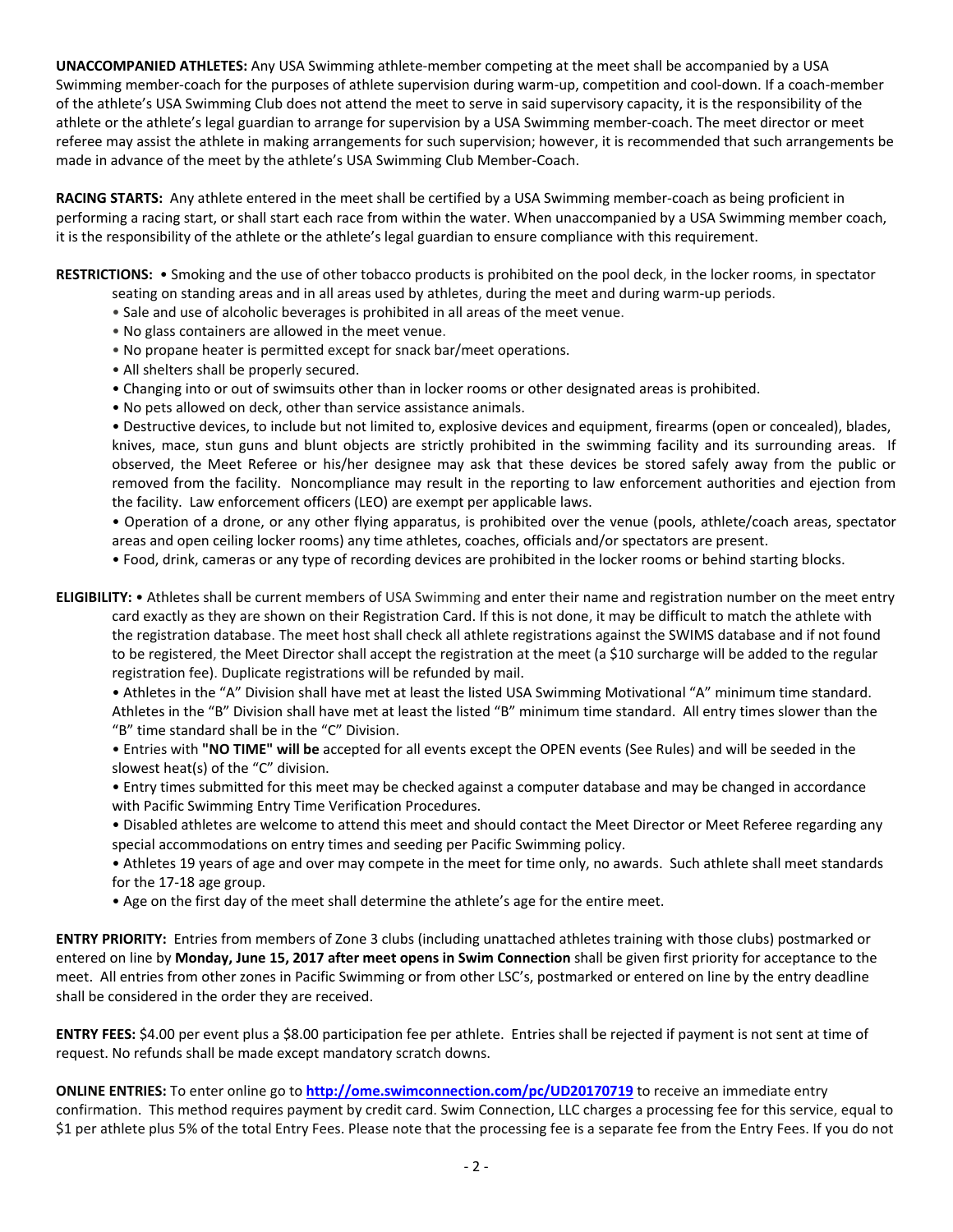wish to pay the processing fee, enter the meet using a mail entry. **Entering online is a convenience, is completely voluntary, and is in no way required or expected of an athlete by Pacific Swimming.** Online entries shall be accepted through Wednesday, July 12, 2017.

**MAILED OR HAND DELIVERED ENTRIES**: Entries must be on the attached consolidated entry form. Forms must be filled out completely and printed clearly with athlete's best time. Entries must be postmarked by midnight, Monday, July 10, 2017 or hand delivered by 6:30 p.m by Wednesday, July 12, 2017. No late entries will be accepted. Requests for confirmation of receipt of entries should include a self-addressed envelope.

|                                     | Make check payable to: Ukiah Dolphins |                            |                                |
|-------------------------------------|---------------------------------------|----------------------------|--------------------------------|
| <b>Mail entries to:</b> Heath Dolan |                                       | Hand delivered entries to: | Carol Larson (Cuppa Joe to Go) |
|                                     | PO Box 635                            |                            | 1900-4 North State Street      |
|                                     | Ukiah. CA 95482                       |                            | Ukiah. CA 95482                |
|                                     |                                       |                            |                                |

**CHECK-IN:** The meet shall be deck seeded. Athletes shall check-in at the Clerk-of-Course. No event shall be closed more than 30 minutes before the scheduled start of the session. Close of check-in for all individual events shall be no more than 60 minutes before the estimated time of the start of the first heat of the event. Athletes who do not check in shall not be seeded and shall not be allowed to compete in that event.

**SCRATCHES:** Any athletes not reporting for or competing in an individual timed final event that they have checked in for shall not be penalized. Athletes who must withdraw from an event after it is seeded are requested to inform the referee immediately.

## **AWARDS:**

- Individual events: Distinctive pins will be awarded to 1<sup>st</sup>-3<sup>rd</sup> place in the "A," "B" and "C" divisions and ribbons will be awarded to the 4<sup>th</sup> – 8<sup>th</sup> place finishers in the "A," "B" and "C" divisions, for each event and age group (8&U, 9-10, and 11-12, 13-14, 15-16, 17-18.) The 13 & Over individual events will be swum in combined heats, with awards given for each separate age group (13-14, 15-16, 17-18). The 11 & Over individual events will be swum in combined heats, with awards given for each separate age group (11-12, 13-14, 15-16, 17-18). Athletes 19 years of age and older will not receive awards.
- **Open events:** Will be swum in combined heats, with awards being given by each separate age group (8&U, 9-10, and 11-12, 13-14, 15-16, 17-18.)
- "A" medals will be awarded to athletes achieving new "USAS-A" times swum during this meet only.
- **Relays:** Ribbons will be awarded to  $1<sup>st</sup>$ -6<sup>th</sup> place relay finishers.
- *AWARDS MUST BE PICKED UP ON SUNDAY, THE LAST DAY OF THE MEET, BY A CLUB'S COACH OR CLUB REPRESENTATIVE. AWARDS WILL NOT BE MAILED.*
- *ALL CLUBS AND UNATTACHED ATHLETES: CLUBS AND ATHLETES MUST COORDINATE WITH THE AWARDS DESK PICK UP &/OR DELIVERY OF AWARDS AND FOR THOSE AWARDS NOT PICKED UP. IF AWARDS WILL NOT BE ABLE TO BE PICKED UP ON THE LAST DAY OF THE MEET, A PRE-PAID ENVELOPE MUST BE PROVIDED.*

#### **ADMISSION:** Free. A 3-day meet program will be available for \$5

**SNACK BAR & HOSPITALITY:** A snack bar will be available throughout the competition. Coaches and working deck officials will be provided lunch. Hospitality will serve refreshments to timers and volunteers.

**CAMPING:** Free overnight camping will be available on the Ukiah High School campus Friday and Saturday nights on one of the fields near the pool.

**MINIMUM OFFICIALS**: At least seven days prior to the start of the meet, meet management (Meet Director and/or Meet Referee) shall contact a representative from each club participating in the meet, and provide a preliminary inventory of the officials that club is required to provide for each session. Each club shall, by the start of the meet, provide to the Meet Director or designee a list of Officials who have agreed to represent that club during each session of the meet.

At the meet, meet management shall conduct an inventory of officials, and shall compare the number of athletes entered in each session by each club with the number of officials present representing each club. If meet management certifies that a club has not provided sufficient officials for any session of the meet in accordance with the table below, excluding finals in a prelims and finals meet, the club will be fined \$100 per missing official per session of the meet.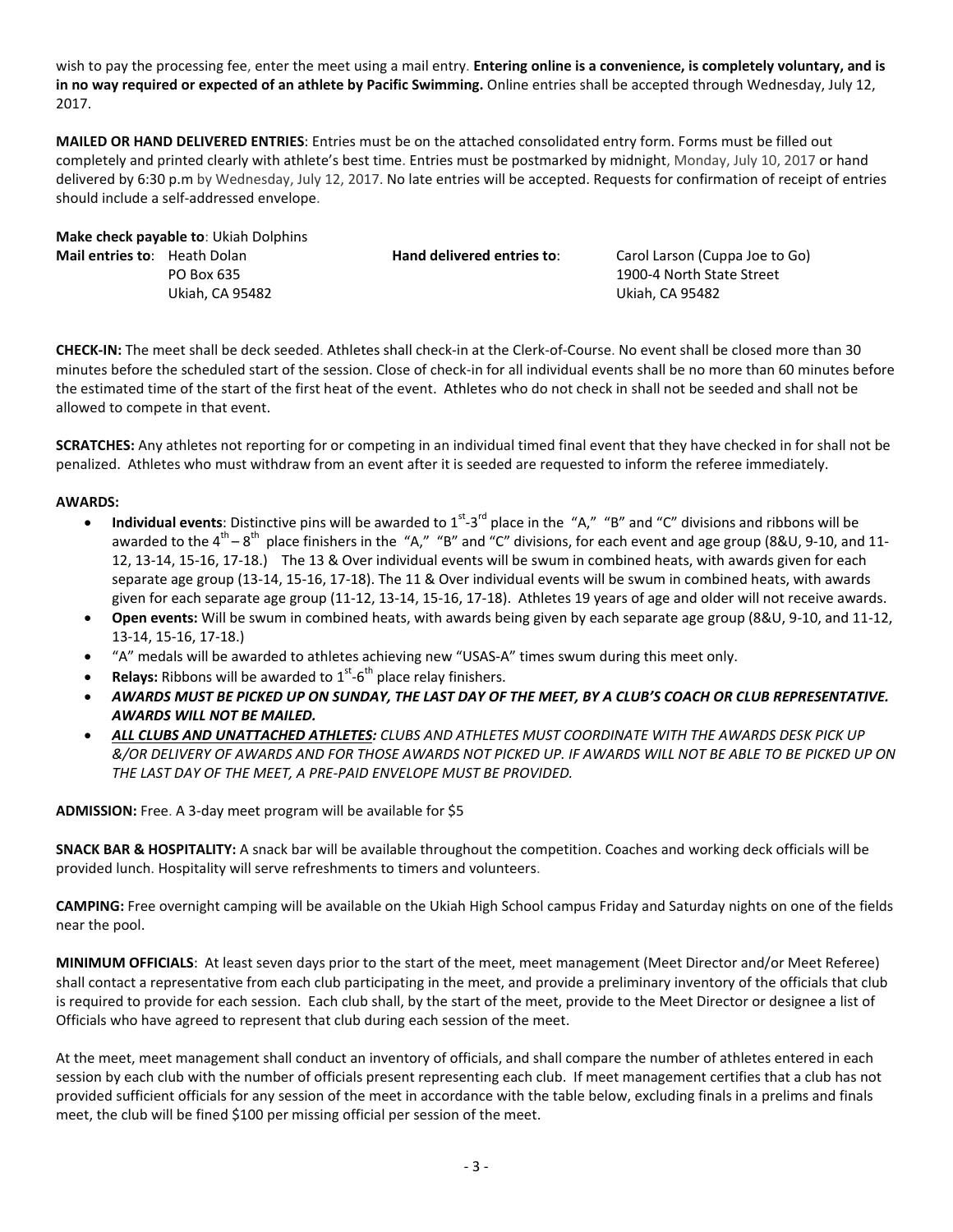| Club athletes entered in session | Trained and carded officials required |
|----------------------------------|---------------------------------------|
| $1 - 10$                         |                                       |
| $11 - 25$                        |                                       |
| 26-50                            |                                       |
| 51-75                            |                                       |
| 76-100                           |                                       |
| 100 or more                      |                                       |

\*Zone 3 will include assigned and working Colorado, Intermediary/ Chief Timing Judge, and Computer operator in the count of officials for a session although these positions are not carded. Zone 3 will accept uncarded Trainees in the count of officials for up to two sessions. Clubs may use officials "borrowed" from other clubs, or unattached officials at the meet who agree, to fulfill their obligation under the rule.

### **EVENT SUMMARY**

| Friday                                                             |                     |                     |                     |  |  |  |  |  |  |
|--------------------------------------------------------------------|---------------------|---------------------|---------------------|--|--|--|--|--|--|
| <b>8&amp;U</b>                                                     | $9 - 10$            | 11-12               | 13-Over             |  |  |  |  |  |  |
| 200IM                                                              | 200IM               | 200IM               | 25 FREE             |  |  |  |  |  |  |
| 25 FREE                                                            | 25 FREE             | 25 FREE             | <b>1650 FR OPEN</b> |  |  |  |  |  |  |
| <b>1650 FR OPEN</b>                                                | <b>1650 FR OPEN</b> | <b>1650 FR OPEN</b> |                     |  |  |  |  |  |  |
|                                                                    |                     |                     |                     |  |  |  |  |  |  |
| Qualifying times for 1650 FREE OPEN: Girls-25:01.49/ Boys-24:43.79 |                     |                     |                     |  |  |  |  |  |  |

|               |                 | Saturday                                         | Sunday                                         |                                                |                    |                    |                    |  |
|---------------|-----------------|--------------------------------------------------|------------------------------------------------|------------------------------------------------|--------------------|--------------------|--------------------|--|
| 8&U           | $9 - 10$        | $11 - 12$                                        | 13-Over                                        | <b>8&amp;U</b>                                 | $9 - 10$           | $11 - 12$          | 13-Over            |  |
| 400 IM OPEN   | 400 IM OPEN     | 400 IM OPEN                                      | 400 IM OPEN                                    | <b>500 FR OPEN</b>                             | <b>500 FR OPEN</b> | <b>500 FR OPEN</b> | <b>500 FR OPEN</b> |  |
| <b>25 FLY</b> | <b>50 FLY</b>   | <b>100 FLY</b>                                   | 100 BACK                                       | 25 BACK                                        | <b>200 FREE</b>    | 100 IM             | 200 BK OPEN        |  |
| 50 BACK       | 50 BREAST       | 50 BREAST                                        | <b>200 FREE</b>                                | 200 BK OPEN                                    | 50 BACK            | 50 BACK            | 200 IM             |  |
| 100 IM        | 100 BACK        | <b>200 FREE</b>                                  | <b>100 FLY</b>                                 | 50 FREE                                        | 200 BK OPEN        | 200 BK OPEN        | 100 BREAST         |  |
| 25 FREE       | <b>100 FREE</b> | 50 FREE                                          | <b>100 FREE</b>                                | 50 BREAST                                      | 50 FREE            | 100 BREAST         | 50 FREE            |  |
| 200 BR OPEN   | 200 BR OPEN     | 100 BACK                                         | 200 BR OPEN                                    | <b>50 FLY</b>                                  | 100 BREAST         | <b>50 FLY</b>      | 200 FLY OPEN       |  |
| 100 MED-R     | 200 MED-R       | 200 BR OPEN                                      | 200 MED-R                                      | 25 BREAST                                      | <b>100 FLY</b>     | <b>100 FREE</b>    | 200 FR-R           |  |
|               |                 | 200 MED-R                                        |                                                | 200 FLY OPEN                                   | 100 IM             | 200 FLY OPEN       |                    |  |
|               |                 |                                                  |                                                | 100 FR-R                                       | 200 FLY OPEN       | 200 FR-R           |                    |  |
|               |                 |                                                  |                                                |                                                | 200 FR-R           |                    |                    |  |
|               |                 | <b>Qualifying Times:</b>                         | <b>Qualifying Times:</b>                       |                                                |                    |                    |                    |  |
|               |                 | 400IM OPEN: Girls - 6:28.59/ Boys - 6:20.09      | 500 FREE OPEN: Girls - 7:09.29/ Boys - 7:02.99 |                                                |                    |                    |                    |  |
|               |                 | 200 BREAST OPEN: Girls - 3:25.79/ Boys - 3:17.69 |                                                | 200 BACK OPEN: Girls - 2:59.49/ Boys - 2:55.29 |                    |                    |                    |  |
|               |                 |                                                  |                                                | 200 FLY OPEN: Girls - 3:02.39/ Boys - 2:58.09  |                    |                    |                    |  |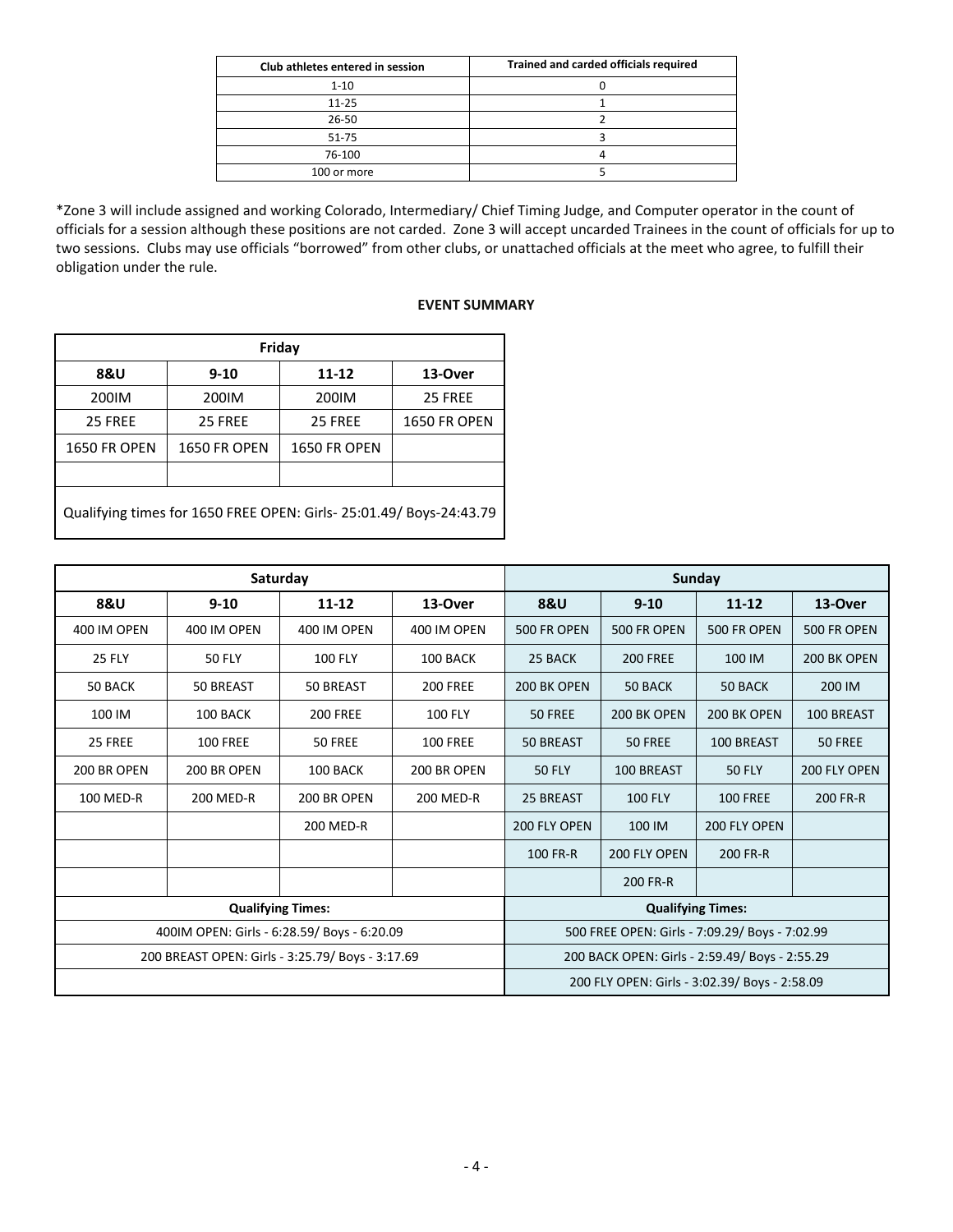# **EVENTS**

| <b>Friday, July 21, 2017</b> |                     |               |  |  |  |  |  |  |
|------------------------------|---------------------|---------------|--|--|--|--|--|--|
| <b>EVENT#</b>                | <b>EVENT</b>        | <b>EVENT#</b> |  |  |  |  |  |  |
|                              | 11-12 200 IM        |               |  |  |  |  |  |  |
| ς                            | 10-Under 200 IM     |               |  |  |  |  |  |  |
|                              | <b>OPEN 25 FREE</b> |               |  |  |  |  |  |  |
|                              | OPEN 1650 FREE      |               |  |  |  |  |  |  |

|               | Saturday, July 22, 2017 |               |                   | <b>Sunday, July 23, 2017</b> |              |
|---------------|-------------------------|---------------|-------------------|------------------------------|--------------|
| <b>EVENT#</b> | <b>EVENT</b>            | <b>EVENT#</b> | <b>EVENT</b><br># | <b>EVENT</b>                 | <b>EVENT</b> |
| 101           | <b>OPEN 400 IM</b>      | 102           | 201               | OPEN 500 FREE                |              |
| 103           | 11-12 100 Fly           | 104           | 203               | 11-12 100 IM                 |              |
| 105           | 8 & U 25 Fly            | 106           | 205               | 9-10 200 Free                |              |
| 107           | 9-10 50 Fly             | 108           | 207               | 8 & U 25 Back                |              |
| 109           | 13 & O 100 Back         | 110           | 209               | 11-12 50 Back                |              |
| 111           | 11-12 50 Breast         | 112           | 211               | 9-10 50 Back                 |              |
| 113           | 8 & U 50 Back           | 114           | 213               | OPEN 200 BACK                |              |
| 115           | 9-10 50 Breast          | 116           | 215               | 8 & U 50 Free                |              |
| 117           | 11 & O 200 Free         | 118           | 217               | 9-10 50 Free                 |              |
| 119           | 8 & U 100 IM            | 120           | 219               | 13 & O 200 IM                |              |
| 121           | 9-10 100 Back           | 122           | 221               | 8 & U 50 Breast              |              |
| 123           | 11-12 50 Free           | 124           | 223               | 9-10 100 Breast              |              |
| 125           | 13 & O 100 Fly          | 126           | 225               | 11 & O 100 Breast            |              |
| 127           | 9-10 100 Free           | 128           | 227               | 8 & U 50 Fly                 |              |
| 129           | 8 & U 25 Free           | 130           | 229               | 9-10 100 Fly                 |              |
| 131           | 13 & O 100 Free         | 132           | 231               | 11-12 50 Fly                 |              |
| 133           | 11-12 100 Back          | 134           | 233               | 13 & O 50 Free               |              |
| 135           | OPEN 200 Breast         | 136           | 235               | 8 & U 25 Breast              |              |
| 137           | 8-U 100 Medley Relay    | 138           | 237               | 9-10 100 IM                  |              |
| 139           | 9-10 200 Medley Relay   | 140           | 239               | 11-12 100 Free               |              |
| 141           | 11-12 200 Medley Relay  | 142           | 241               | OPEN 200 FLY                 |              |
| 143           | 13-O 200 Medley Relay   | 144           | 243               | 8-Under 100 FREE Relay       |              |

| <b>Sunday, July 23, 2017</b> |                        |               |  |  |  |  |  |  |
|------------------------------|------------------------|---------------|--|--|--|--|--|--|
| <b>EVENT</b><br>#            | <b>EVENT</b>           | <b>EVENT#</b> |  |  |  |  |  |  |
| 201                          | OPEN 500 FREE          | 202           |  |  |  |  |  |  |
| 203                          | 11-12 100 IM           | 204           |  |  |  |  |  |  |
| 205                          | 9-10 200 Free          | 206           |  |  |  |  |  |  |
| 207                          | 8 & U 25 Back          | 208           |  |  |  |  |  |  |
| 209                          | 11-12 50 Back          | 210           |  |  |  |  |  |  |
| 211                          | 9-10 50 Back           | 212           |  |  |  |  |  |  |
| 213                          | OPEN 200 BACK          | 214           |  |  |  |  |  |  |
| 215                          | 8 & U 50 Free          | 216           |  |  |  |  |  |  |
| 217                          | 9-10 50 Free           | 218           |  |  |  |  |  |  |
| 219                          | 13 & O 200 IM          | 220           |  |  |  |  |  |  |
| 221                          | 8 & U 50 Breast        | 222           |  |  |  |  |  |  |
| 223                          | 9-10 100 Breast        | 224           |  |  |  |  |  |  |
| 225                          | 11 & O 100 Breast      | 226           |  |  |  |  |  |  |
| 227                          | 8 & U 50 Fly           | 228           |  |  |  |  |  |  |
| 229                          | 9-10 100 Fly           | 230           |  |  |  |  |  |  |
| 231                          | 11-12 50 Fly           | 232           |  |  |  |  |  |  |
| 233                          | 13 & O 50 Free         | 234           |  |  |  |  |  |  |
| 235                          | 8 & U 25 Breast        | 236           |  |  |  |  |  |  |
| 237                          | 9-10 100 IM            | 238           |  |  |  |  |  |  |
| 239                          | 11-12 100 Free         | 240           |  |  |  |  |  |  |
| 241                          | OPEN 200 FLY           | 242           |  |  |  |  |  |  |
| 243                          | 8-Under 100 FREE Relay | 244           |  |  |  |  |  |  |
| 245                          | 9-10 200 FREE Relay    | 246           |  |  |  |  |  |  |
| 247                          | 11-12 200 FREE Relay   | 248           |  |  |  |  |  |  |
| 249                          | 13-O 200 FREE RELAY    | 250           |  |  |  |  |  |  |